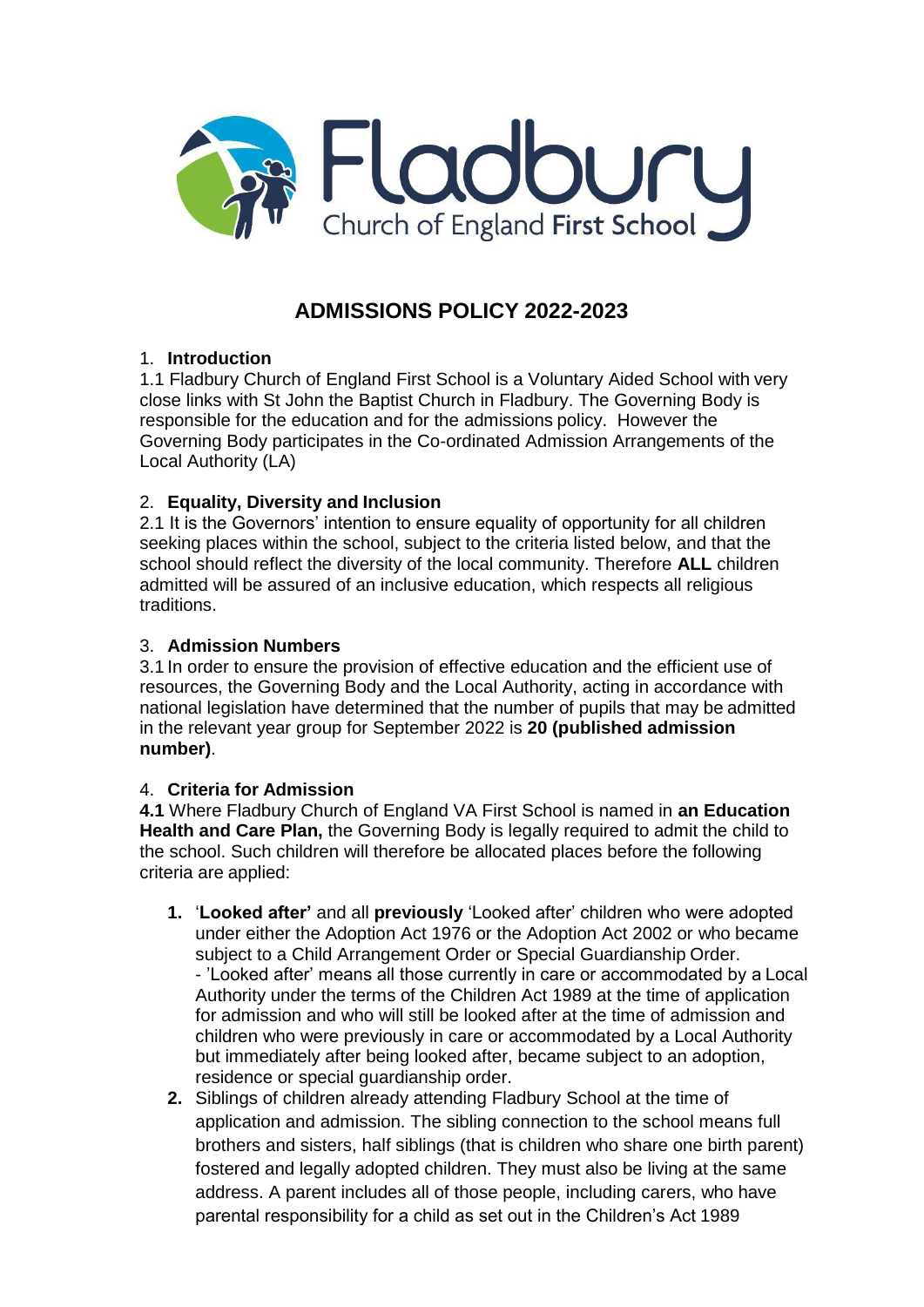- **3.** Children from **within** the catchment area of Fladbury, Lower Moor and Wyre Piddle, whose parents habitually worship at St John the Baptist Church in Fladbury or St Thomas Church in Lower Moor or St Anne's Church in Wyre Piddle.
- **4.** Children from **within** the catchment area of Fladbury, Lower Moor and Wyre Piddle, whose parents **do not** habitually worship.
- **5.** Children from **outside** the catchment area of Fladbury, Lower Moor and Wyre Piddle, whose parents habitually worship at St John the Baptist Church in Fladbury or St Thomas Church in Lower Moor or St Anne's Church in Wyre Piddle.
- **6.** Other children living outside the catchment area who live nearest to Fladbury School. This will be determined using AA Routefinder using the postcodes of both school and home address for the purposes of calculation. In the event of two or more home addresses being equidistant on AA Routefinder, exact distances will be calculated between the school gate and the home address using the shortest distance by road.
- **7.** Those who demonstrate a special need for admission (e.g. medical, social or physical circumstances) and appropriate evidence would be required including possible professional referral (e.g. from a local authority).
- **8.** In the case of over-subscription in any category, priority will be given to pupils who live nearest to the school. This will be determined by using AA Routefinder using the postcodes of both school and home address for the purposes of calculation. In the event of two or more home addresses being equidistant on AA Routefinder, exact distances will be calculated between the school gate and the home address using the shortest distance by road.
- **9.** In the event of equi-distance applicants, lots will be drawn for any available place. This lottery will be supervised by a person independent of the Governing Body.

**4.2** If the child is currently attending Fladbury Pre-School, the application must still be made for entry into the school and applicants should note it **does not** guarantee a place in our school.

# **5. Admission Notes**

Under criteria 4.3 - 4.5, a letter is required from the minister, vicar or priest, in support of the application. The Governing Body would expect regular attendance. The letter **MUST** be sent under separate cover to the school. Failure to do so will invalidate the application using these criteria.

# **6. Admission Procedure**

**6.1**The parents of **ALL** pupils, **including parents whose preference is for the catchment area school for the child's home address**, seeking a place at any First, Infant or Primary School, within Worcestershire, are required to complete a Worcestershire LA Common Application Form (PA1) on-line by visiting

[www.worcestershire.gov.uk/schooladmissions,](http://www.worcestershire.gov.uk/schooladmissions) by the closing date (15<sup>th</sup> January 2022).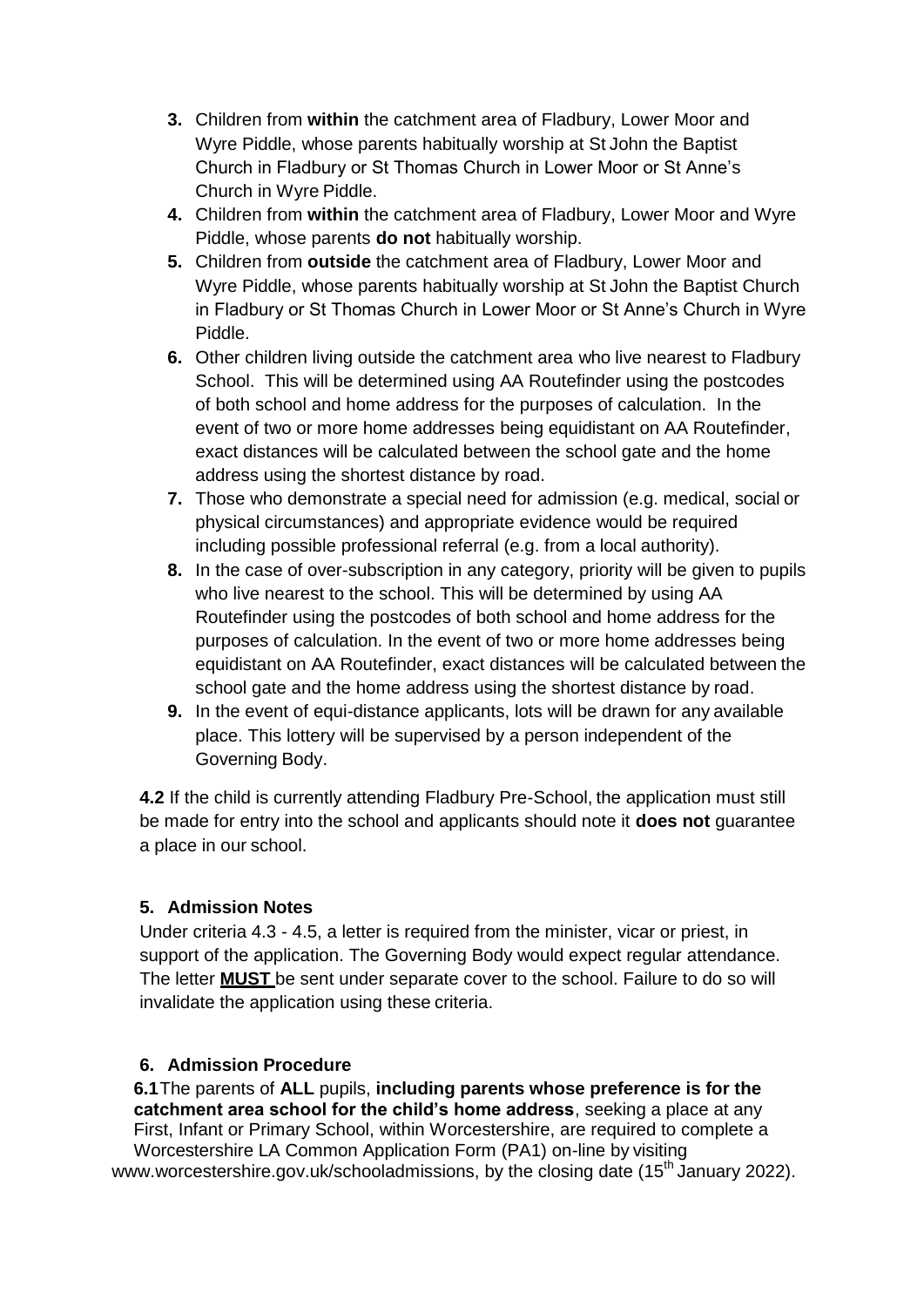**6.2**The law requires all children to start full-time education by the beginning of the term following their fifth birthday. Children who have reached their fourth birthday are entitled to a **full-time** place in a reception class from the September after their fourth birthday. Children can also access part time education if they wish to until they reach compulsory school age. The school has a phased induction period for these children.

**6.3**It is very important that applications are received no later than the date stated on the PA1 form (15 January 2022). **Late applications should be made directly to the Local Authority. They are always considered, though it might not be possible to allocate a place, if it is oversubscribed, because all applications will be determined in accordance with the criteria as set out in section 4 of this policy.**

**6.4**If families live outside Worcestershire and they would like to apply for a Worcestershire school, they must apply to the home LA stating the Worcestershire school of their choice.

**6.5**For normal admissions all parents will be advised by the Local Authority, on 16<sup>th</sup> April, as to whether or not a place has been allocated for their child.

**6.6**You should inform the Head Teacher and the Pupil Admissions and Transfers Section if you are withdrawing your application for any reason. The Pupil Admissions and Transfers Section and the Head Teacher must be notified immediately of any change in the child's home address.

**6.7**In the event of an application by a family with multiple births the school will endeavor to offer all the children places and make additional places if necessary.

**6.8**The school has had regard to the current DfE Statutory Schools Admissions Code ("the Code") in setting this policy. Where the Code sets out matters which "must" or "must not" be followed, this policy should be read so as to comply with these requirements. Where the Code sets out matters which "should" be followed, this policy should be read so as to comply with the requirements, unless this policy is clearly in conflict with the advice in the Code, in which case this policy takes precedence. Where any future revisions to the Code conflict with the terms of this policy, mandatory requirements of the revised Code will take precedence.

**6.9**The school accepts and adopts the LA's Fair Access Protocol for admissions for children with specific circumstances. The school will have regard to advice from the Local Admissions Forum.

**6.10** The Governing Body does not discriminate between first, second and third preference applications. All application preferences are treated equally. This means, for example, that priority is not given to a pupil on the basis that our school is his/her parents' first preference on the application form.

**6.11** The school does not rely on tests for aptitude or ability, interviews, financial circumstances, or any other family information in making decisions on pupil entry except as expressly provided for in this policy (significant reasons for admission as part of over-subscription criteria). Parents are not asked to enter into any agreements, or give expressions of willingness to enter into any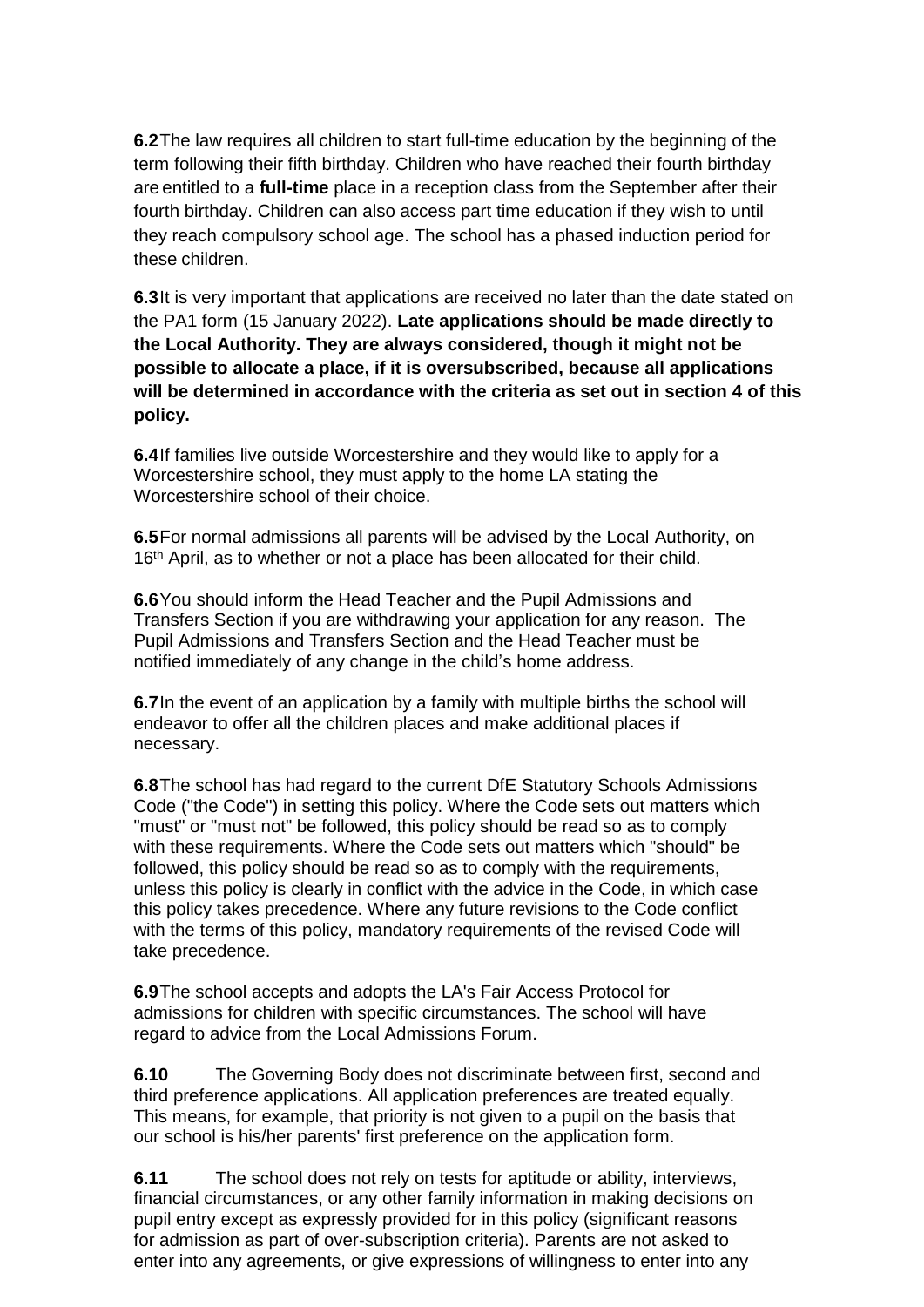agreement, as a condition of entry into the school. Proof of address may be asked for in connection with the application of the over-subscription criteria

**6.12** The school does have a uniform policy. However, the school does not wish parents to be discouraged from applying for a place at this school by the requirement to wear uniform. We operate a scheme for remission of the cost of items of uniform embroidered with the school logo for children eligible for free school meals, and children whose parents are entitled to the maximum level of Working Tax Credit. The scheme is administered discreetly so that no parent should be embarrassed to ask for help.

#### **APPLICATIONS FOR IN-YEAR PLACES AND THOSE OUTSIDE THE NORMAL ADMISSIONS ROUND**

**6.13** In-year applications will be co-ordinated on behalf of our school by School Admissions, for the Local Authority. The Co-ordinated Scheme can be viewed at the following link:

https://www.worcestershire.gov.uk/downloads/download/1330/coordinated\_schemes\_for all worcestershire schools

In dealing with such applications, the school will seek to comply with parental preference unless:

- a. Entry is sought to an infant class and the statutory infant class size restrictions would thereby be exceeded, unless a statutory exception applies.
- b. Entry is sought to any other class and the class size would exceed the PAN and the prejudice to the child caused by refusing admission is outweighed by prejudice caused to the school by admitting the child, unless a statutory exception applies. In considering the balance of prejudice, the school will have regard to the Code and to the LA's Fair Access Protocol.

Where at any one time the number of applications exceeds the number of places, vacancies will be filled by applying the over-subscription criteria applied in the normal admissions round.

#### **7. APPLICATIONS FOR ADMISSION OUTSIDE OF THE NORMAL AGE RANGE**

**7.1** Parents can also request that their child be admitted outside of their normal age group, effectively in the year group below or above their chronological age group. As Fladbury First School is the admissions authority of the school, we must make the decision based on the circumstances of each case and the Governors and head teacher will reach the final decision. This will involve the head teacher completing an educational assessment to determine whether or not it is appropriate for the individual child to delay or accelerate their entry into school and be taught outside of their chronological age group. The decision will be made on the basis of the circumstances of each case and in the best interests of the child concerned. This will include taking account of the parents' views; information about the child's academic, social and emotional development; where relevant, their medical history and the views of a medical professional; whether they have previously been educated out of their normal age group; and whether they may naturally have fallen into a lower age group if it were not for being born prematurely.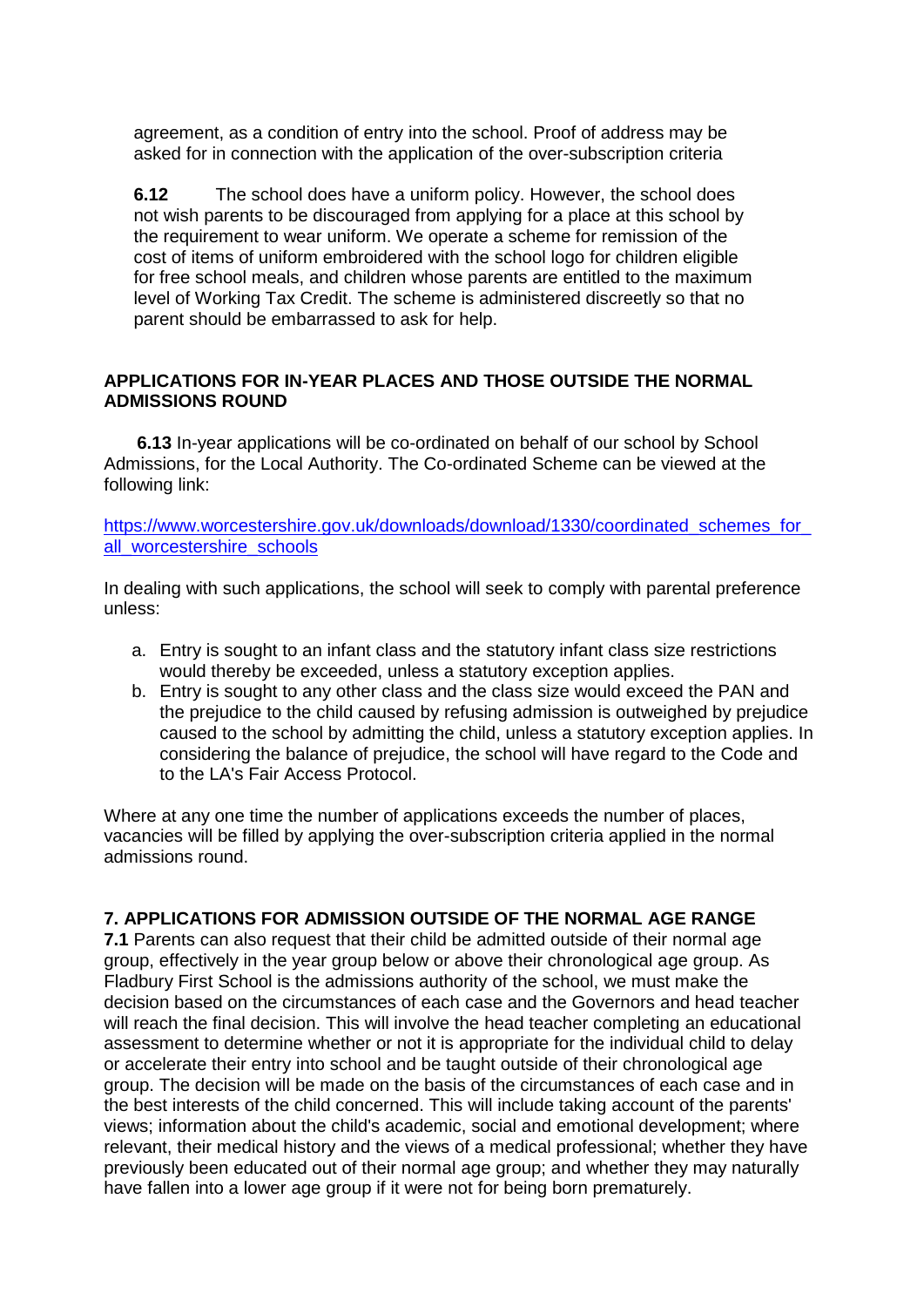When informing parents of our decision on the year group the child should be admitted to, we will set out clearly the reasons for our decision. Where we agree to parents' request for their child to be admitted out of their normal age group and, as a consequence of that decision, the child will be admitted to a relevant age group (i.e. the age group to which pupils are normally admitted to the school) the local authority and admission authority will process the application as part of the main admissions round, unless the parental request is made too late for this to be possible, and on the basis of their determined admission arrangements only, including the application of oversubscription criteria where applicable. **We will not** give the application lower priority on the basis that the child is being admitted out of their normal age group.

**7.2** All parents have a statutory right to appeal against the refusal of a place at a school for which they have applied. This right does not apply if they are offered a place at the school but it is not in their preferred age group.

## **8 Deferred Entry**

Deferred entries can be discussed with the school but an allocated place must be taken up within the academic year of the application. Parents of children with a date of birth in the summer term wishing to start school in the September AFTER their fifth birthday, can determine whether they want to apply for a place in the Reception year or in Year 1

#### **9 Waiting List**

9.1 The School operates a waiting list system for entry into the Reception Class at the start of an academic year. The waiting list opens from the date when places are offered. A child may be placed on this waiting list by contacting the school office. This waiting list closes 31st December of the year in which the children start school each year. Thereafter, a fresh waiting list is established and operates in the same way as waiting lists for other classes. Parents wishing to place a child on this fresh waiting list must re-apply to the school office.

9.2 The school also operates a waiting list system for Years 1 to 4. Where an application for admission to Years 1 to 4 is refused a child may be placed on the waiting list for that class by contacting the school office.

9.3 On any waiting list children will be ranked according to the admissions oversubscription criteria (see above). Priority on a waiting list is not given to children on the basis of the date their names were added to the waiting list. The school can tell parents at any time where their child is ranked on a waiting list but cannot give any indication of the likelihood of being offered a place. Positions on waiting lists are always subject to change if a child with a higher priority according to the oversubscription criteria joins the waiting list or if the circumstances of a child already on the waiting list change. There is no formal appeal against a ranking on a waiting list, but the school is willing to discuss a child's position on the list against the oversubscription criteria so as to satisfy itself that the position allotted is correct.

9.4 As a place becomes available, the vacancy will be filled by an offer to the child at the top of the waiting list. Where places fail to be allocated by ballot, a fresh ballot will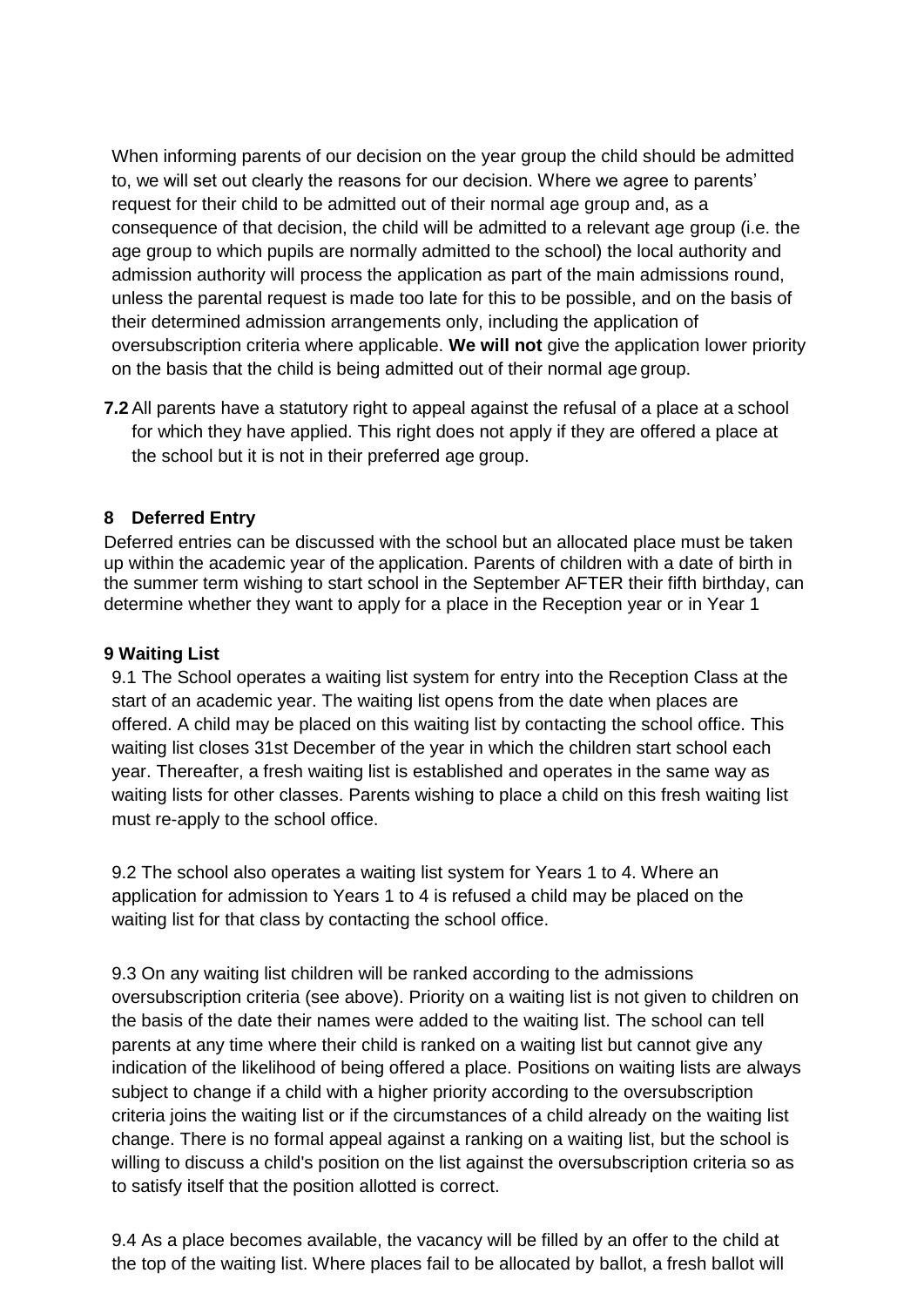be held at the time the vacancy comes to be allocated. Places offered from a waiting list should be accepted within 5 working days or it will be offered to the child next on the list (or drawn by fresh ballot).

9.5 Unless other arrangements with the school are agreed (and subject to any right to deferred entry set out in the Code) any child offered a place from a waiting list should join the school within 20 school days or the place may be lost.

### **10. Right to appeal**

If parents are refused a place for their child at the school, they have the right to appeal to an independent appeal panel in accordance with the School Standard and Framework Act 1998. Appeals should be made, in the first instance, in writing, to the Chair of Governors, c/o the school within 20 days of receiving notification. The Chair will set in motion the procedure for convening an appeal panel. If this panel decides that a child should be offered a place at the school, then the child will be admitted. The procedure is as follows:

| When a parent contacts the school indicating they would like to appeal against the decision of the |                                                                               |                     |
|----------------------------------------------------------------------------------------------------|-------------------------------------------------------------------------------|---------------------|
| School not to award a place:                                                                       |                                                                               |                     |
| <b>Step</b>                                                                                        | Action                                                                        | Person              |
|                                                                                                    |                                                                               | Responsible         |
| $\mathbf 1$                                                                                        | Families not prioritised under the admissions criteria are informed that we   | Mrs Edwards         |
|                                                                                                    | are full and what the relevant appeal process is.                             |                     |
| $\overline{2}$                                                                                     | Record the child's name on the waiting list in the admissions file            | Mrs Edwards         |
| $\overline{3}$                                                                                     | Parents write a letter to the Chair of Governors Mr. Matt Edwards             | Parents             |
|                                                                                                    | setting out their case for appeal                                             |                     |
| $\overline{4}$                                                                                     | Chair of Governors contacts clerk to governors who:                           | Mrs Sue             |
|                                                                                                    | 1. Informs the school office so that they can start an individual             | Johnston            |
|                                                                                                    | appeals file in which copies of all relevant documentation is                 | Chair of            |
|                                                                                                    | collected                                                                     | Governors/Mrs       |
|                                                                                                    | 2. Acknowledgement of receipt of the appeal request, an outline of            | <b>Marlow Clerk</b> |
|                                                                                                    | the process and a copy of the school's admissions policy is                   | to the              |
|                                                                                                    | sent to parents by return of post                                             | Governors           |
| 5                                                                                                  | On completion of step 4 parents are notified in writing of the location, time | Independently       |
|                                                                                                    | and date of hearing.                                                          | managed             |
| 6                                                                                                  | Hearing occurs                                                                | Independently       |
|                                                                                                    |                                                                               | managed             |
| $\overline{7}$                                                                                     | Details of appeal logged in admissions file recording                         | Mrs Edwards         |
|                                                                                                    | 1. Date                                                                       |                     |
|                                                                                                    | 2. Name of child and details                                                  |                     |
|                                                                                                    | 3. Panel members and clerk                                                    |                     |
|                                                                                                    | 4. Outcome with reasons                                                       |                     |
| 8                                                                                                  | Letter of outcome setting out reasons for the decision is sent to the         | Independently       |
|                                                                                                    | parents the day following the hearing.                                        | managed             |
|                                                                                                    | If appeal is unsuccessful the child's name is retained on the waiting list    |                     |
| 9                                                                                                  | Individual appeal file retained for one full year and then destroyed          | Mrs Edwards         |